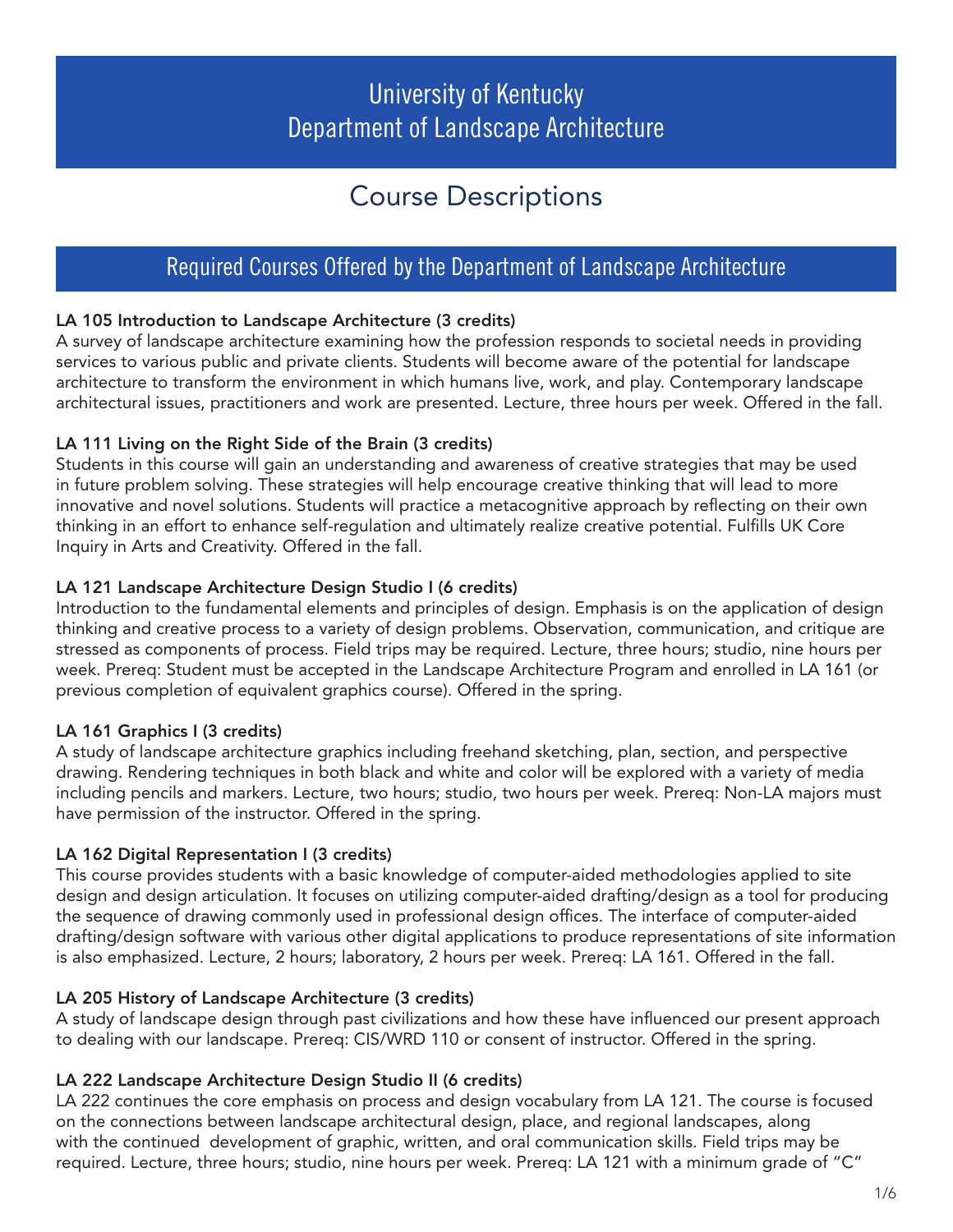and enrollment in LA 162 (or previous completion of equivalent CAD course). This course is a Graduate Composition and Communication Requirement (GCCR) course in certain programs, and hence is not likely to be eligible for automatic transfer credit to UK. Offered in the fall.

## LA 223 Landscape Architecture Design Studio III (6 credits)

Design studio emphasizing design process applied to site programming, landscape analysis, and site planning. Use of actual sites to emphasize relationships between landscape analysis processes, landscape topology, and landscape ecology. Low impact site development practices are stressed. Field trips may be required. Lecture, three hours; studio, nine hours per week. Prereq: LA 222 with a minimum grade of "C", PLS 366 or concurrent enrollment in PLS 366, or consent of the instructor. This course is a Graduation Composition and Communication Requirement (GCCR) course in certain programs, and hence not likely to be eligible for automatic transfer credit to UK. Offered in the spring.

### LA 271 Design Implementation I (4 credits)

This course develops competency in solving problems relating to site grading, drainage systems, road alignment, and other aspects of site engineering and stormwater management. Field trips may be required. Lecture, two hours; studio, six hours per week. Prereq: LA 162 or permission of the instructor. Offered in the spring.

### LA 324 Landscape Architecture Design Studio IV (6 credits)

Studio design course emphasizing site selection and programmatic analysis in landscape master planning for complex site programs. Field trips may be required. Lecture, three hours; studio, nine hours per week. Prereq: LA 223 with a minimum grade of "C", PLS 366, and concurrent enrollment in PLS 320. Offered in the fall.

### LA 372 Design Implementation II (4 credits)

A continuation of landscape architecture design implementation; construction materials, including wood, paving, and walls, along with their applications: preparation of working drawings and materials specifications. Field trips may be required. Lecture, two hours; studio, six hours per week. Prereq: LA 271 with a minimum grade of "C". Offered in the fall.

#### LA 373 Design Implementation III (6 credits)

Advanced instruction and practicum in the development of design implementation drawings. Students will produce a comprehensive set of schematic design and construction drawings that apply the principles and techniques commonly used in the landscape architecture profession. Field trips may be required. Lecture, three hours; studio, nine hours per week. Prereq: LA 372 with a minimum grade of "C", PLS 320, or permission of the instructor. Offered in the spring.

# LA 390 International Study (3 credits)

International study program led by faculty in Landscape Architecture. Program locations vary from year to year. Other international study experiences may be accepted as equivalent for graduation requirements with permission of the Department Chair. This course may be repeated once with additional credits applied as an elective.

# LA 398 Professional Development I (1 credit)

This courses focuses on formally documenting and communicating competency relative to the knowledge, skills, and abilities developed in the landscape architecture major. The course will help students prepare for professional work experience opportunities as well as learn more about additional educational opportunities in graduate school. Private, government, and nonprofit sectors are discussed. Field trips(s) may be required. Prereq: LA 105 and LA 324. Typically Offered in the spring.

# LA 400 Professional Development II (1 credit)

This course utilizes the products and experiences from LA 398 to further develop the student for opportunities beyond this university. This course will further prepare students for landscape architecture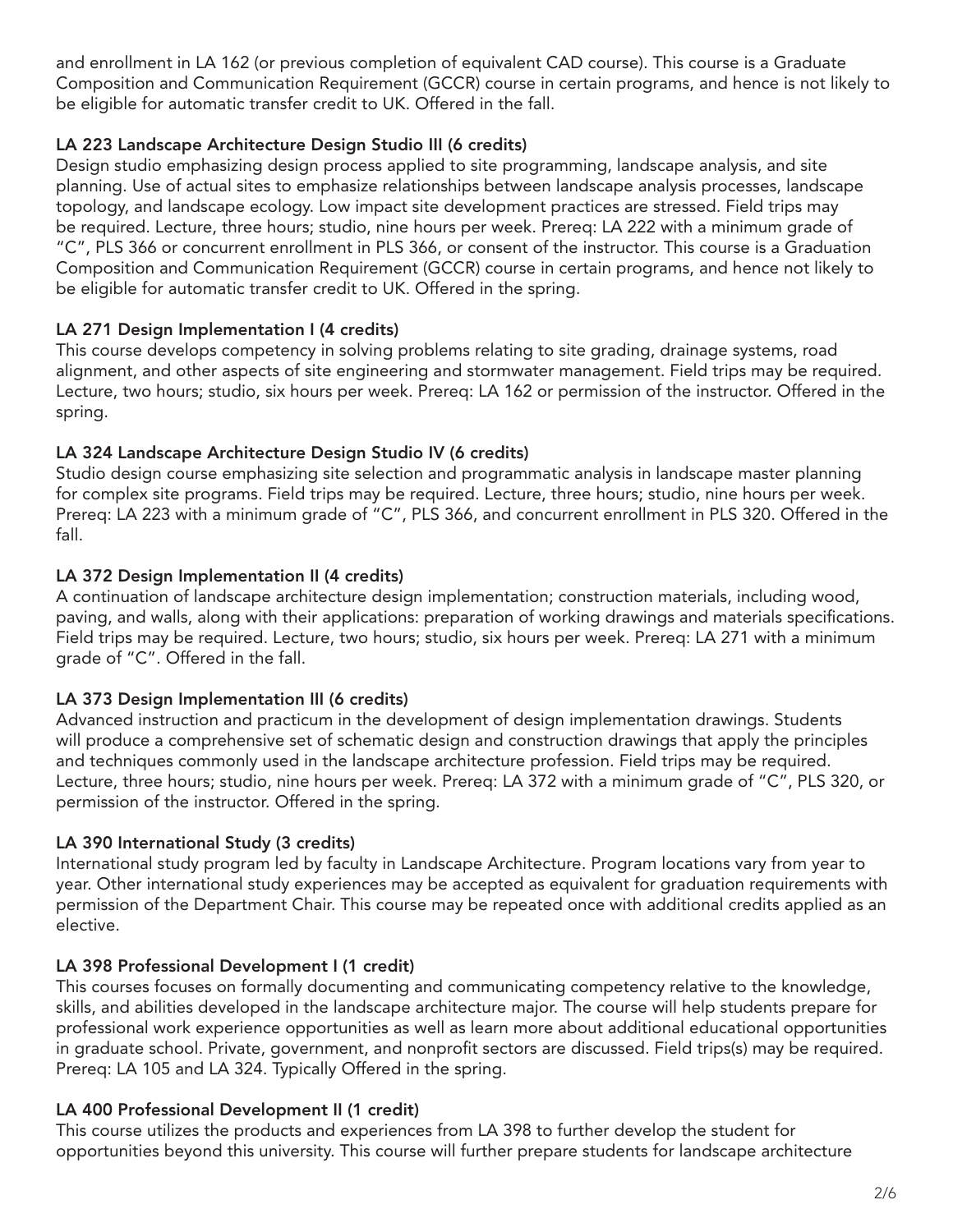professional practice. Topics will include licensure and certification, professional design performance rating systems, ethics, business structure(s), job offer evaluation and negotiation, career financial planning, and regulatory requirements. Field trip(s) may be required. Prereq: LA 398. Offered in the spring.

#### LA 425 Landscape Architecture Design Studio V (6 credits)

Studio design course with emphasis on urban design and development, and associated public spaces. Field trips may be required. Lecture, three hours; studio, nine hours per week. Prereq: LA 324 with a minimum grade of "C". Offered in the fall.

#### LA 426 Landscape Architecture Design Studio VI (6 credits)

Application of landscape architecture design process to address issues at a variety of scales with emphases on form generation, community engagement, and communication. Field trips may be required. Lecture, three hours; studio, nine hours per week. Prereq: LA 425 with a minimum grade of "C". Offered in the spring.

# Required Courses Offered by the Department of Plant Sciences

#### PLS 220 Introduction to Plant Identification (3 credits)

An Introduction to the techniques used for plant identification based on over one hundred plants encountered in everyday life. Lecture, one hour; laboratory, four hours per week. Offered in the fall.

#### PLS 320 Woody Horticultural Plants (4 credits)

A detailed study of evergreen and deciduous trees, shrubs, vines, and ground covers occurring in the landscape; their systematic identification, hardiness, form, growth habit, size, culture, adaptation to environmental conditions, uses, and outstanding horticultural characteristics. Lecture, three hours; laboratory, three hours. Prereq: PLS 220. Offered in the fall.

#### PLS 366 Fundamentals of Soil Science (4 credits)

Study of the physical, chemical and biological properties of soils and how these properties relate to plant nutrient availability and plant growth, land-use planning and management issues, and soil and water quality issues. Lecture, three hours; laboratory, three hours. Offered in both fall and spring.

# Topical Studies Courses Offered by the Department of Landscape Architecture

#### 11 HOURS REQUIRED

#### LA 262 Graphics II (3 credits)

Study and application of graphic communication methods with emphasis on integration of analog and digital multiple media and technologies. Lecture, two hours; laboratory, two hours per week. Prereq: LA 162. Offered in the spring.

#### LA 305 Design Theories in Landscape Architecture (3 credits)

This course will address a variety of viewpoints in design thinking as related to landscape architecture. Theoretical and philosophical foundations for environmental interventions will be explored and the process of design criticism as a form of inquiry will be emphasized. Prereq: LA 205 or permission of instructor.

#### LA 307 Cultural Landscape Preservation (3 credits)

An introduction to cultural landscape preservation activities as design strategies. Exploration of regional landscape preservation case studies and applications of preservation methods to landscape preservation issues with an emphasis on research and process. Lecture, two hours; studio, two hours per week.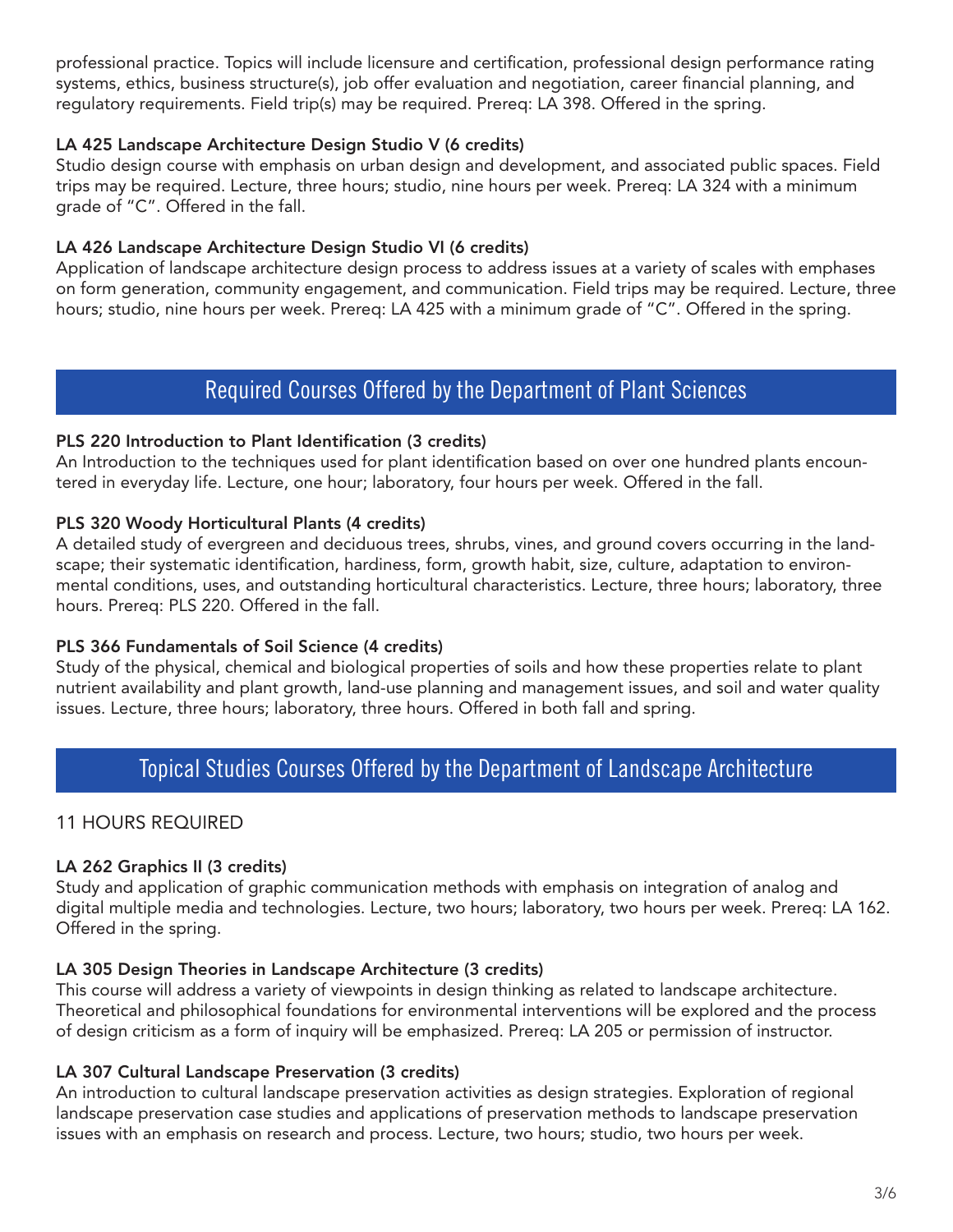## LA 308 Regional Land Use Planning Systems (3 credits)

An introduction to regional land use planning and its relationship to environmental, social, and economic systems. Students will develop an understanding of how land use decisions have impacted the development of the United States and how they are used to determine future development directions.

#### LA 345 Design with Plants (3 credits)

The application of design principles to the functional and aesthetic use of plant materials in the landscape. Lecture, two hours; studio, two hours per week. Prereq: LA 161 and PLS 220, or permission of the instructor. Typically offered in the fall.

#### LA 355 / NRE 355 Introductory Geospatial Applications for Land Analysis (3 credits)

An introduction to the concepts and methods of compilation, management, analysis, and display of spatiallyreferenced and tabular data utilizing vector and raster data models. Lecture will be complemented with computer based laboratory exercises. Lecture, two hours; laboratory, four hours per week. Prereq: Third year or above LA major, junior/senior NRES major, or permission of instructor. Typically offered in both fall and spring.

#### LA 395 Independent Study in Landscape Architecture (1-6 credits)

Topical Studies in landscape architecture allowing for individual research or design experience coordinated with academic pursuits and faculty mentorship and oversight. May be repeated with additional credits applied as an elective. Prereq: Completed Independent Study Contract and permission of faculty.

#### LA 397 Special Topics in Landscape Architecture (subtitle required) (1-6 credits)

Topical seminars on current issues of significance to landscape architecture. May be repeated to a maximum of six credits under different subtitles.

#### LA 399 Internship in Landscape Architecture (2 credits)

This is a self-directed course providing academic credit for a pre-approved internship relating to the practice of landscape architecture. An internship involves working a minimum of 320 hours (e.g. eight weeks at 40 hrs./week) in a private or public landscape architecture office or in another professional experience associated with landscape architecture. Other experiences could include conservation work, research projects, or community engagement work. While engaged in the internship it is also required that a Practice Portfolio and a journal of professional engagement be kept along with a presentation/exhibit be produced at a minimum. Individualized learning contracts must be completed before the experience starts. Prereq: LA 223 and completed UK Internship Program Learning Contract prior to starting the internship.

#### LA 457 Contemporary Regional Land Use Planning Applications (3 credits)

This course builds on the systems learned in LA 308 and applies them, through GIS technology, to real world situations. In this course we will deal with rural development, decision making, and comprehensive land use within the context of the physical environment. Lecture, two hours; studio, three hours per week. Prereq: LA 308 or LA 355, or permission of instructor.

#### LA 462 Digital Representation II (3 credits)

This course focuses on the representation of essential elements of the landscape (structures, landform, water, vegetation, and atmosphere) in three dimensions utilizing a variety of software packages. Students learn about 3D modeling tools that will prepare them in the course to experiment with a variety of visualization methods. Students will test the appropriateness of visualization methods in search of a balance between realistic representations and software limitations. Lecture, 2 hours; studio, 2 hours. Prereq: LA 262 or consent of instructor.

#### LA 531 Water in Urbanizing Landscapes (3 credits)

This course is an introductory overview to water processes and water management in a watershed. An emphasis will be placed on hydrological landscape processes, best management practices and classifications of streams, as well as storm water and water management in urban and suburban settings. Data collection,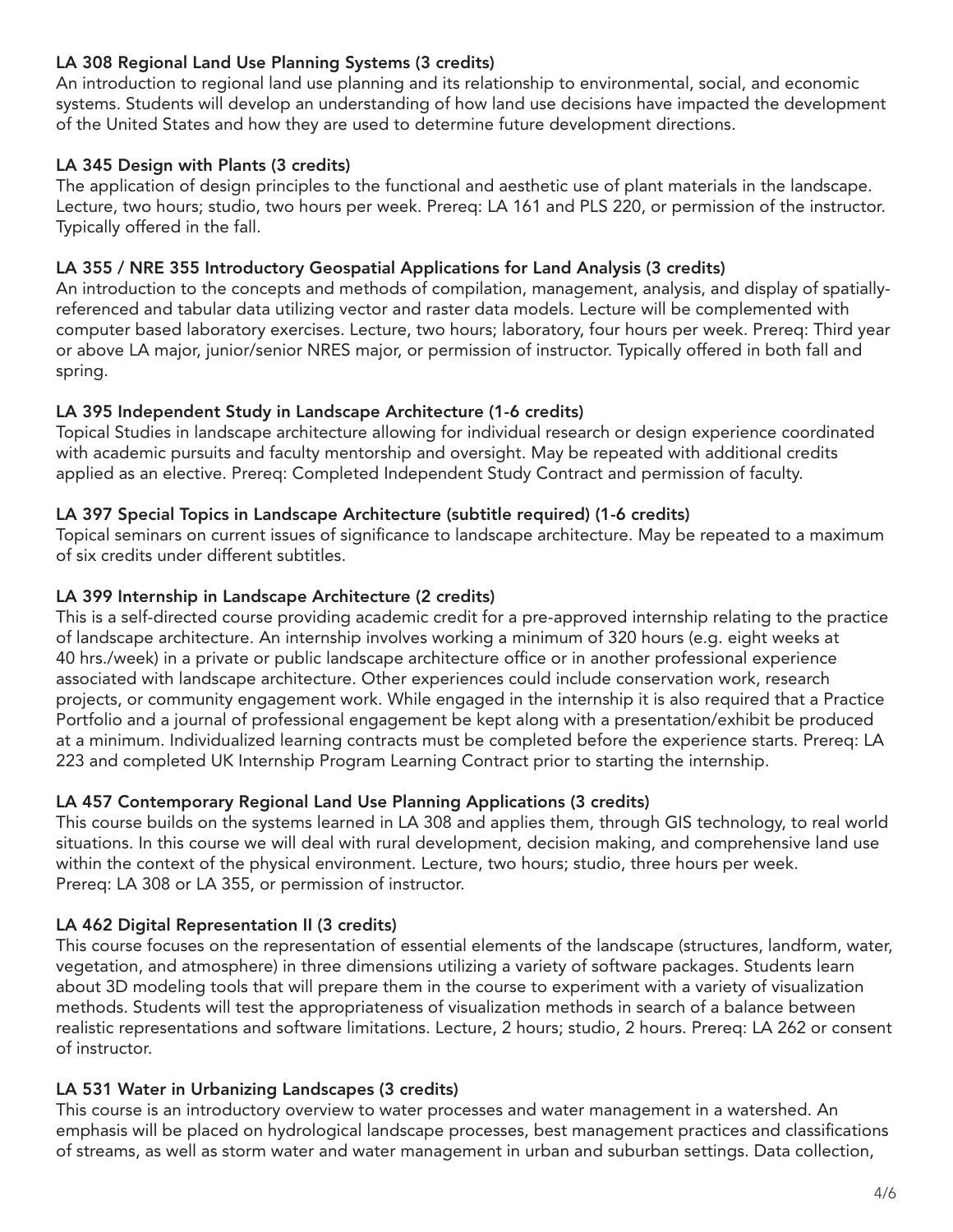analysis, and fieldwork will be a required portion of the class during the lab section. Lecture, 2 hours; laboratory, 2 hours per week. Prereq: PLS 366 or consent of instructor. Typically offered in the spring.

# LA 556 / NRE 556 Contemporary Geospatial Applications for Land Analysis (3 credits)

This course focuses on contemporary concepts of land analysis, model development, and ancillary functions in geospatial applications. We attempt to apply concepts from the literature in this course through geospatial technologies to real world situations through individual projects that embraces place. In this course, we will address primarily landscape scale analyses such as watersheds and hydrologic characteristics, viewsheds, least cost path analysis, and enhanced land evaluation and site assessment approaches that have specific relevance to you. Prereq: LA 355/NRE 355 or permission of instructor. Typically offered in the fall.

#### LA 597 Special Topics in Landscape Architecture (subtitle required) (1-6 credits)

Topical seminars at an advanced level on current issues of significance to landscape architecture majors and graduate students. May be repeated to a maximum of six credits under different subtitles. Prereq: see specific prerequisites listed for each Special Topics subtitle course.

# Specialty Support

## ONE FROM THE FOLLOWING OR ONE APPROVED BY DUS; ONE ADDITIONAL 300-500 SERIES CHOSEN WITH ADVISOR

#### FOR 340 Forest Ecology (4 credits)

The study of the forest as a biological community, covering ecosystem concepts such as energy flow, forest nutrition, nutrient cycling, and decomposition. Interrelationships between trees and other organisms comprising the community is also examined through concepts of disturbance, succession, population dynamics, biological and ecosystem diversity, ecosystem management, and ecosystem services. Prereq: BIO 103 or BIO 150. Typically offered in the fall.

#### FOR 435 Conservation Biology (3 credits)

Review the ethical foundations of conservation biology, discuss the scientific evidence that illustrates recent rapid loss of biological diversity at multiple spatial and temporal scales, identify and elaborate on the causative factors of biodiversity loss, discuss various strategies for conserving biodiversity, and discuss ways that various human cultures and associated resource use influence non-human life and the human societies that depend on them. Conservation biology is multidisciplinary in scope and discussion topics include wildlife management, restoration ecology, economics, ethics, geology, evolution, philosophy, phylogeny, taxonomy, genetics, behavioral ecology, population ecology, disease, sociology, sustainable living, and human dimensions. Conservation topics will be global in scope, with well-studied case examples used to support class activities. Prereq: Introductory biology or consent of the instructor. Typically offered in the spring.

#### FOR 540 Urban Ecology (3 credits)

Discussion-based course focused on describing urban ecosystems, the processes determining patterns of abundance and distribution of organisms in urban ecosystems, the interactions among organisms in the urban environment, the interactions between humans (and societies) and nature in urban environments, and some aspects of urban planning and urban forestry as it relates to ecology and the environment. Prereq: Upper level course in biology, ecology, environmental policy or consent of the instructor.

#### GEO 530 / BIO 530 Biogeography and Conservation (3 credits)

An introduction to the geographic patterning of biological diversity, exploring its origins, dynamics, and present trends. Examines the interplay among physical conditions, ecological interactions, evolutionary processes, and the historical movements of organisms and land masses as they have combined to affect the distribution of species, with particular attention to the application of biogeographic knowledge to current problems of species loss and conservation. Prereq: Two semesters of introductory biology or physical geography, or consent of the instructor.